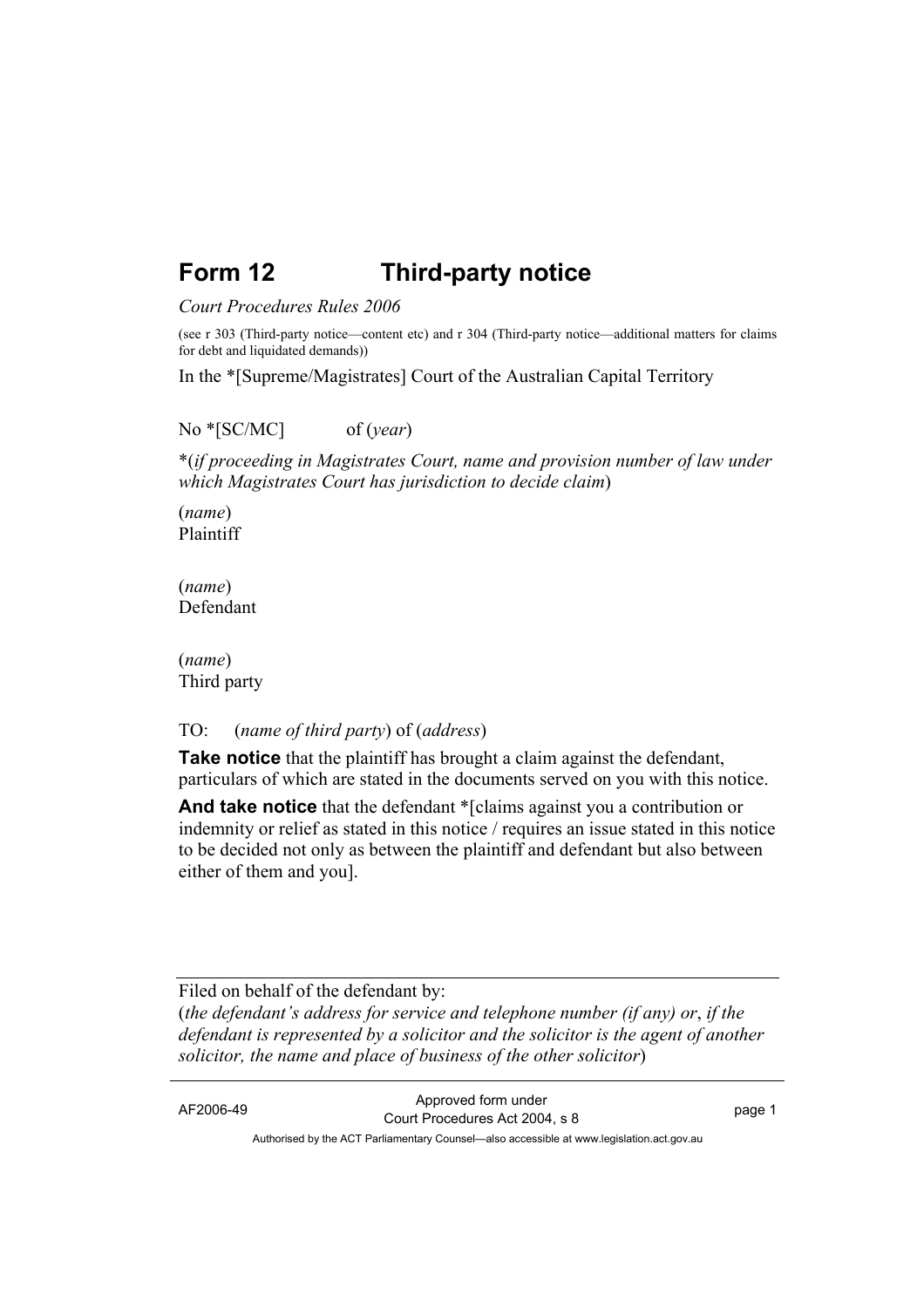## **Claim**

The defendant claims against the third party relying on the facts claimed in the attached statement of claim.

Nature of claim:

Relief claimed (*if a claim is for exemplary damages or aggravated damages, this must be specified—see r 50 (5) (a) (Originating claim—content etc)*):

\*Interest claimed:

\*Costs claimed (*if a claim is for a debt or liquidated demand, costs must be specifically claimed (see r 303 (6) (Third-party notice—content etc))*:

## **Defendant**

\*(*if the defendant is an individual*)

Full name:

\*[Home/Business] address:

\*(*if the defendant is a corporation*)

Name:

(*if the corporation is a company or registered body within the meaning of the Corporations Act 2001 (Cwlth)*)

\*[Australian Company Number/Australian Registered Body Number]:

Type of body:

Address of \*[registered office/public officer]:

\*Representative capacity in which defendant sues:

\*(*if the defendant is represented by a solicitor*)

Solicitor's full name:

(*if the solicitor practises in a firm of solicitors*)

\*Solicitor's firm:

Solicitor's full business address:

Solicitor's telephone no:

\*Name, address and telephone no of solicitor's agent: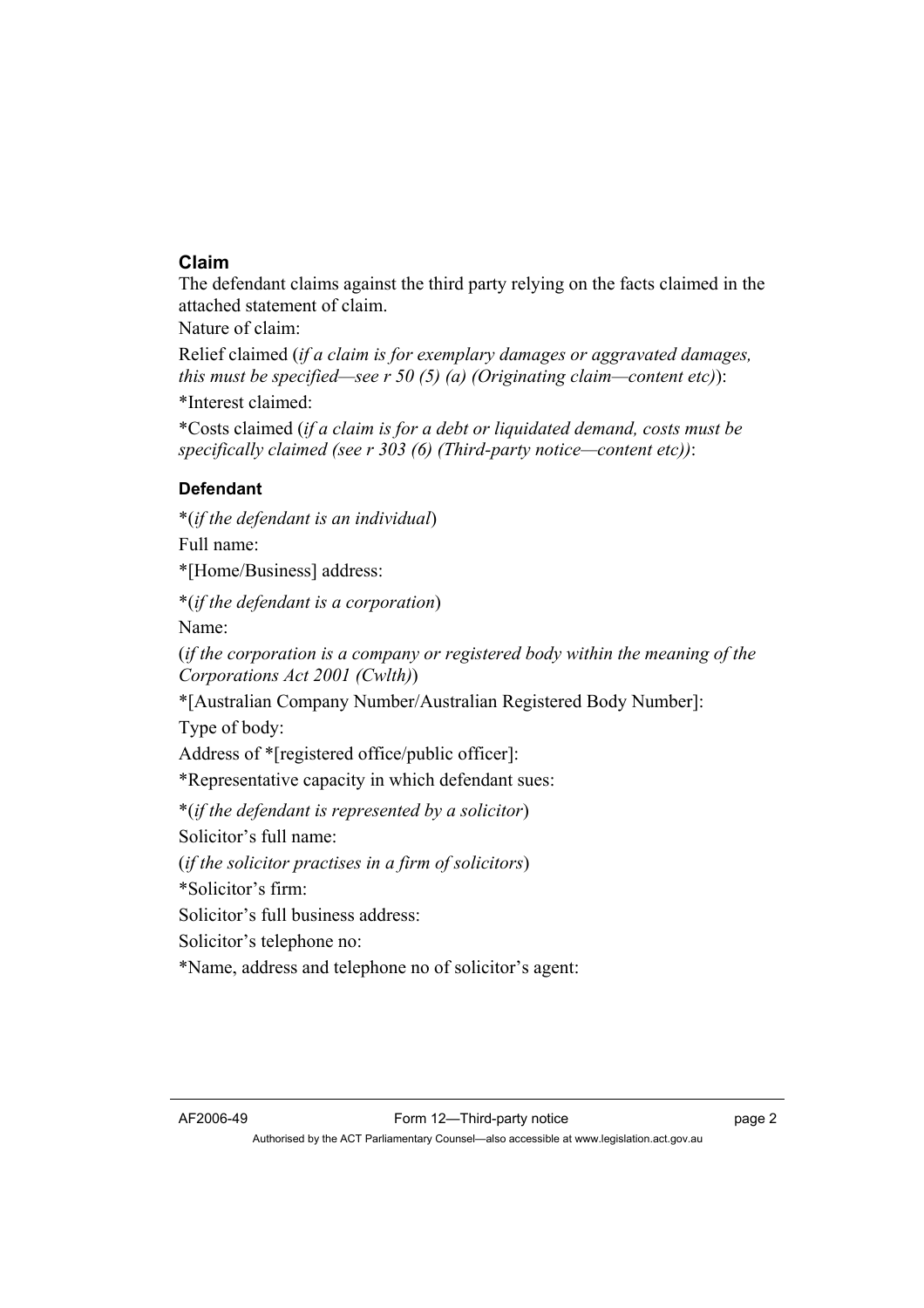#### **Address for service of documents**

(*set out defendant's address for service*)

(*if represented by a solicitor the following information may be given*)

\*Document exchange box no:

(*if postal address different from address for service*)

\*Postal address:

 $*Fax$ 

\*Email address:

# **Third party \*(so far as known)**

\*(*if the third party is an individual*) Full name: \*[Home/Business] address: \*(*if the third party is a corporation*) Name: (*if the corporation is a company or a registered body within the meaning of the Corporations Act 2001 (Cwlth)*) \*[Australian Company Number/Australian Registered Body Number]: Type of body: Address of \*[registered office/public officer]: \*Representative capacity in which third party is sued:

Date:

(*signature of defendant or defendant's solicitor*):

(*name of defendant or defendant's solicitor*)

# **Notice to third party**

You must file a defence, or a notice of intention to respond and a defence, to the third-party notice in the Court within 28 days after the day the notice is served on you (see rule 102 (Notice of intention to respond or defence—filing and service).